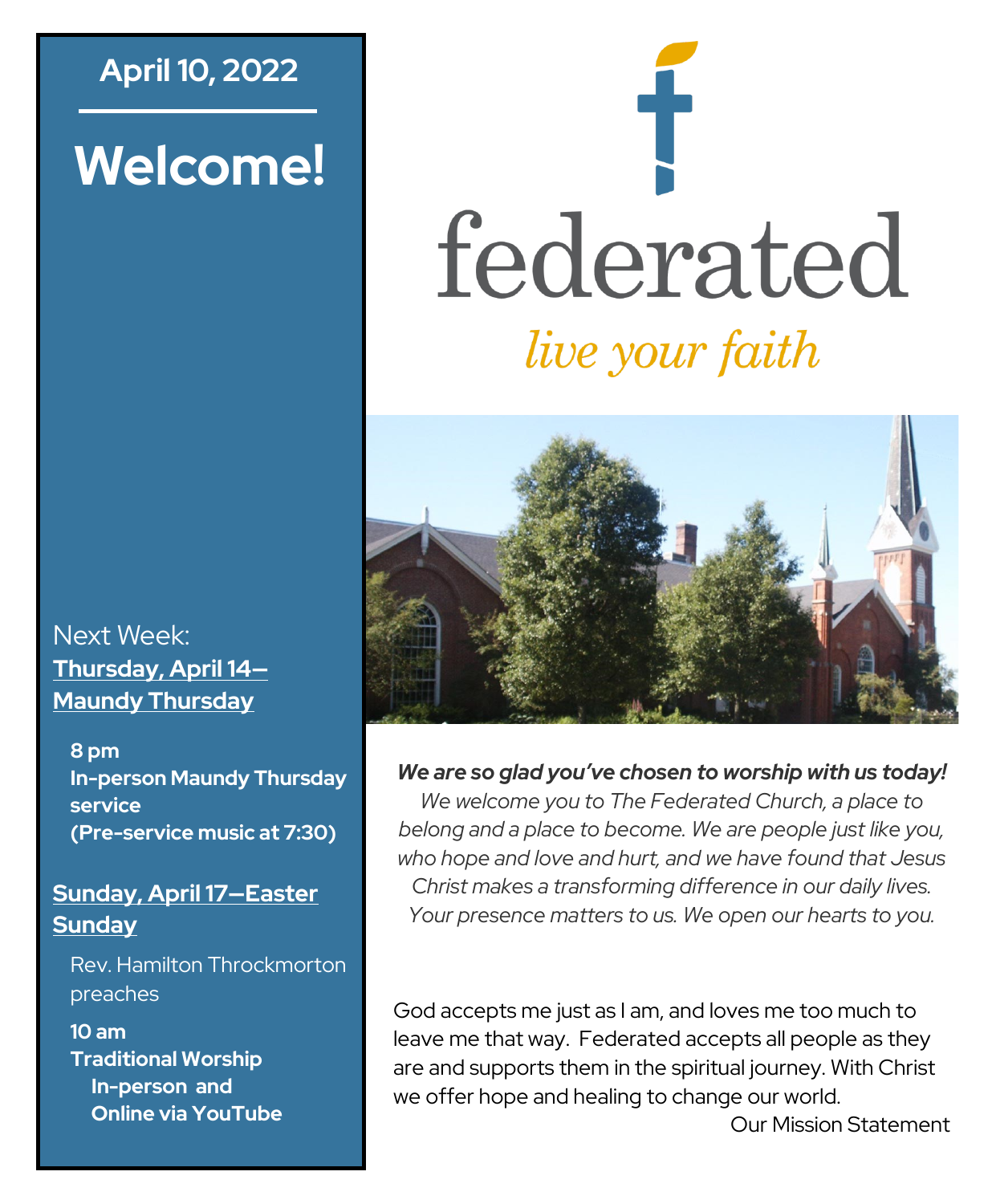# **WHAT'S HAPPENIN**

# **Primetime Federated Forum**

## **Matt Valencic—"Summer Birds"**

#### **Monday, April 11 Gather at 1:30, Presentation at 2 PM Fellowship Hall**

Matt Valencic has educated and entertained many groups with his wonderful presentations on the subject. Matt's love of the outdoors goes back to a childhood of fishing, hunting and "hanging out in the woods." His program showcases 50 species of "Summer Visitors" through 180 photographs of adult birds, babies, nests and habitats. You will hear songs and calls, some sweet and musical like the Yellow Warbler and others harsh like the Green Heron, and learn something interesting about each bird.

## **Maundy Thursday Tenebrae Service**

### **Thursday, April 14 8 PM Sanctuary**

Our annual Maundy Thursday worship is a moving service where candles are extinguished and lights are dimmed as we remember the final days of Jesus' life. This year the Federated Choir will perform a special piece of music accompanied by a string orchestra as part of the service. Communion will be served. This service will be in-person only; it will not be livestreamed. Pre-service music will begin at 7:30pm.

## **Cathedral on Fire: Meet the Author & Book Discussion**

### **Wednesday, April 20, 7 PM Lounge**

The urgency of the climate crisis requires that we act as if our cathedrals and churches are on fire. Indeed, God's creation can be seen as one grand cathedral on fire with burning forests and rising temperatures. Amid this dire situation, Brooks Berndt focuses our attention on the unique and vitally needed gifts that churches can offer. Register online via Realm, or contact Melinda Smith at 440.247.6490 x111 or [smithm@fedchurch.org](mailto:smithm@fedchurch.org) to sign up. Books are available at the Reception Desk after worship for \$5 per book.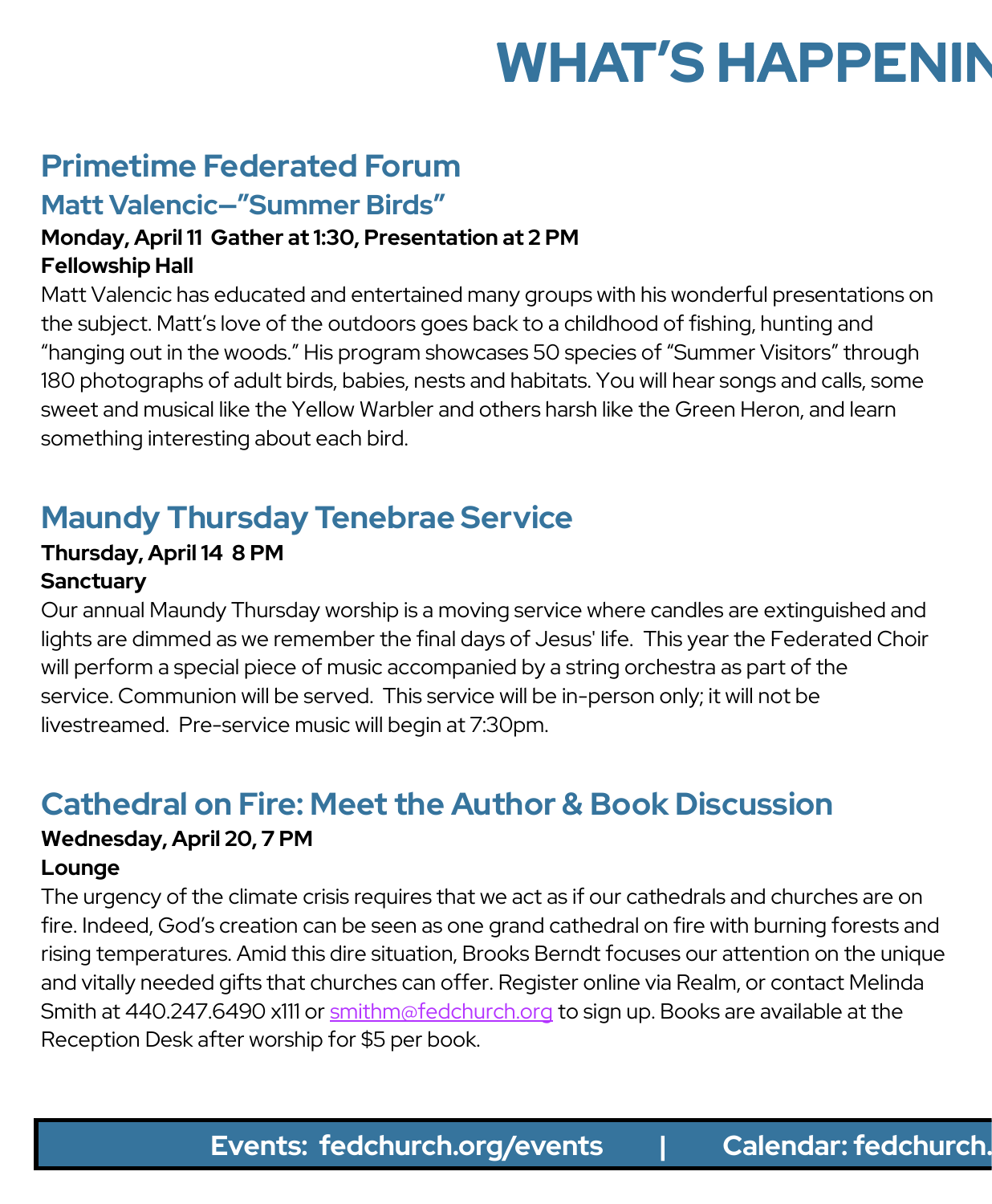# **IG AT FEDERATED?**

## **Impact of Climate Change—SJAM Movie Night**

## **Monday, April 25, 7 PM**

**Online Via Zoom** Host: Dan Kershner Meeting ID: 835 9555 8354; Passcode: 44022 Join us for our monthly SJAM movie night. We will be watching three short videos together, and between videos we will have a short discussion. Come learn, be engaged, find ways to be active in caring for God's Creation. Find resources and the Zoom link online at [fedchurch.org/events.](http://www.fedchurch.org/events)

## **Trinkets & Treasures! - Sign up NOW to help at our annual fundraiser**

### **Donation Days: April 23-26 | Sale Days: April 27-30 Lobby sign-ups**

Many volunteers are needed to make this event a success. Shifts are available throughout the week. There's sorting and pricing and hauling and collecting payment to be done. Check out the sign-up boards in the Lobby or find the Realm online signup at [fedchurch.org/TNT.](http://www.fedchurch.org/TNT)

# **Tom Trenney: Organist, Composer, and Conductor**

### **Sunday, May 1**

### **Sanctuary**

**10 am:** "**Mister Rogers: Being a Good Neighbor Might Just be Enough After All."** During our service, Tom Trenney shares spiritual insight on the inspiration of Mister Rogers' Neighborhood -- where we experienced Jesus in puppetry and parable without ever hearing the "Word."

**4:30 pm: "Hymn Festival: Will You Come and Follow Me?"** Organist, composer, & conductor Tom Trenney will lead a mass choir and congregation in a festival of hymns, psalms, and spiritual songs that will inspire us to answer God's call to do justice, love kindness, and walk humbly with our God. No tickets needed. A free-will offering will be collected. \$20 suggested donation.

# **Celebrate Your Mom on Mother's Day: A Call for Pictures**

Celebrate your Mom during worship this Mother's Day by sharing a picture of your mom or maybe a picture of you with your mom! A slideshow of submitted photos will be shown during the worship service on May 8. Please submit images to Marty at [mculbert@fedchurch.org](mailto:mculbert@fedchurch.org?subject=Mother) **by Monday, May 2**. Include your name and your mother's name with your submission.

## **Events: fedchurch.org/events | Calendar: fedchurch.org/calendar | Spire Newsletter: fedchurch.org/spire Events: fedchurch.org/events | Calendar: fedchurch.org/calendar | Spire Newsletter: fedchurch.org/spire**